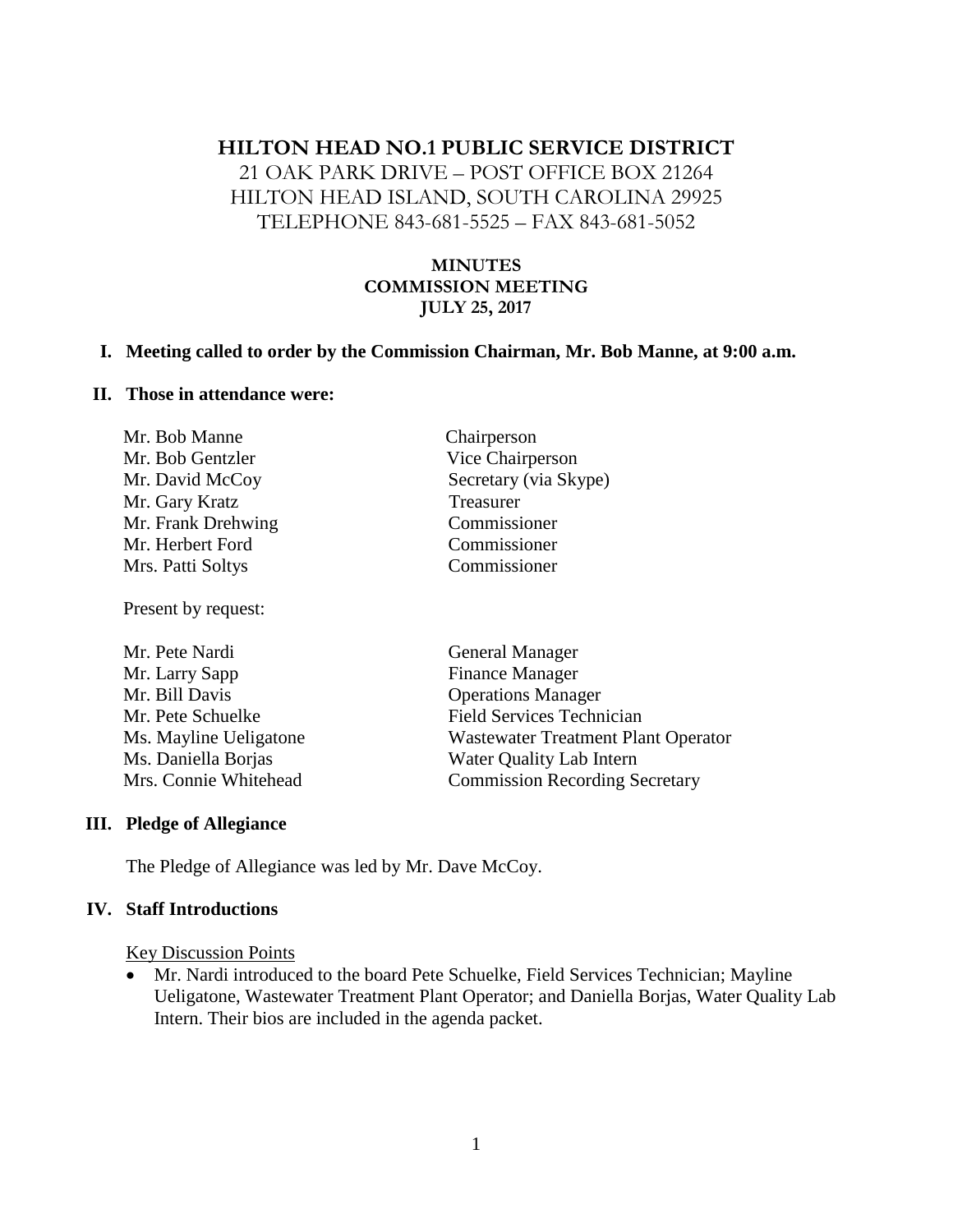## **V. Adoption of the Draft Minutes of the June 27, 2017, Regular Meeting**

#### Key Discussion Points

- Mr. Gentzler mentioned recent board discussions about putting the audit out for competitive bids in future years.
- Mr. Drehwing added that such consideration should include the pros and cons of changing auditors.
- Mr. Ford added that one of the pros should be the benefit of a new perspective.

### Action

• Mr. Drehwing moved to adopt the minutes as revised. Mr. Ford seconded. The motion passed unanimously.

### **VI. Public Comment on Non-Agenda Items**

None

### **VII. Resolution Awarding SRF-funded Master Sewer Plan Lift Stations Contract**

### Key Discussion Points

- Mr. Sapp presented a resolution prepared by District's bond counsel. The purpose is to declare the intent of the District and Commission to reimburse the District for the costs of improvements and other reimbursement items and to pay for certain costs and expenses relating to the issuance of the Series 2017 A bonds.
- A detailed background memo is included in the agenda packet.

### Action

• Mr. Drehwing moved to adopt the resolution. Mr. Gentzler seconded. The motion passed unanimously.

### **VIII. Commissioner and Committee Reports**

### **A. Community and Personnel Relations Committee**

Key Discussion Points

- The Committee met on July 11 for an executive session to discuss the GM performance evaluation.
- An executive session will be held as part of the July board meeting to conduct the evaluation.

# **IX. General Manager's Report**

Key Discussion Points

- Mr. Nardi presented the General Manager's report.
- A copy is included in the agenda packet.